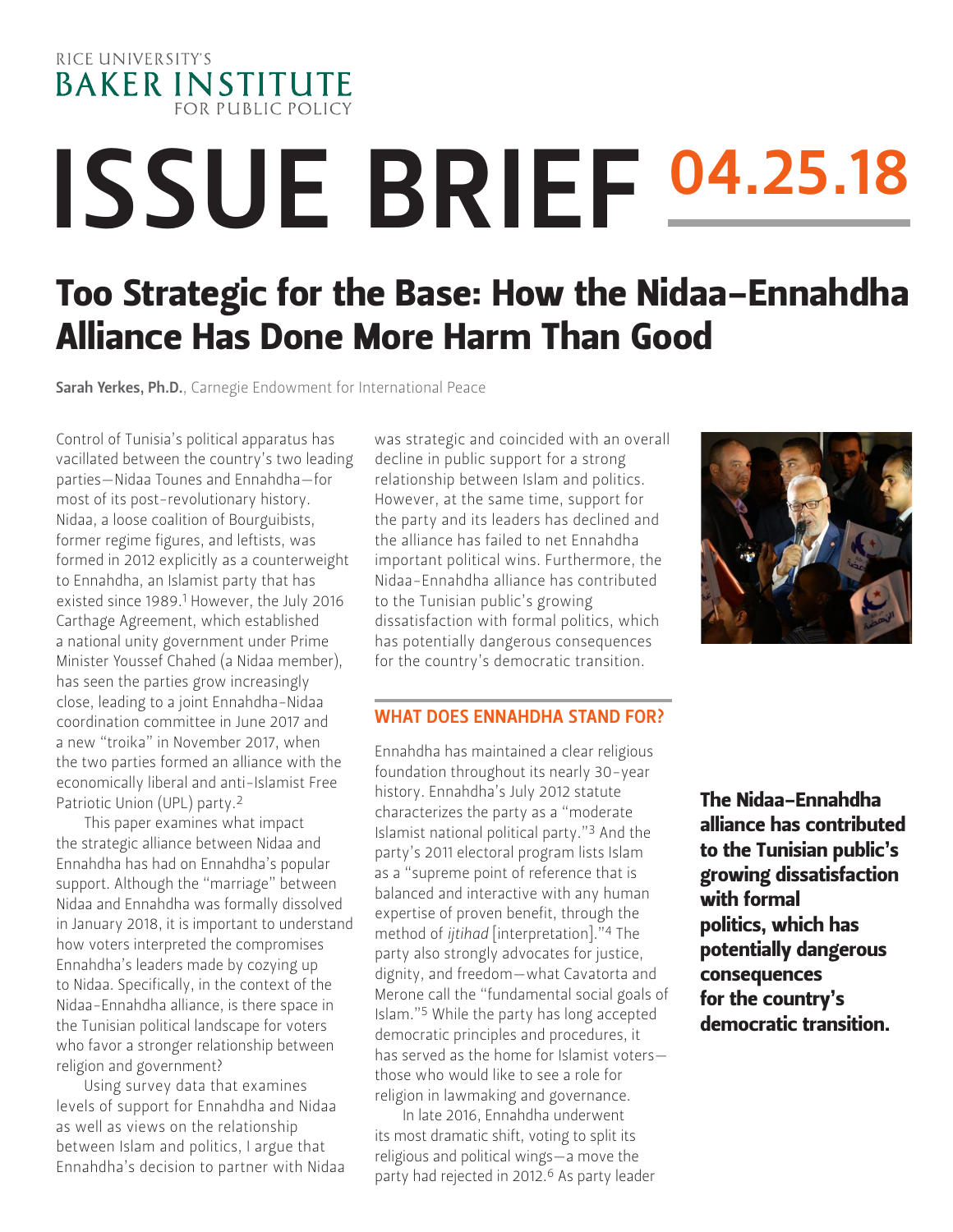In late 2016, Ennahdha underwent its most dramatic shift, voting to split its religious and political wings—a move the party had rejected in 2012.

But if Ennahdha is moving more toward Nidaa out of a desire to gain and keep power, it is miscalculating the impact these moves may have on its base.

Rachid Ghannouchi explained after the split, "Ennahdha has moved beyond its origins as an Islamist party and has fully embraced a new identity as a party of Muslim Democrats… [It] is no longer both a political party and a social movement."7 Ghannouchi justified the move, arguing that because religious freedom is enshrined in the Tunisian constitution, Ennahdha no longer needs to protect Islam.8

While this radical change may have satisfied Western donors and the region's secularists who fear the rise of the Islamic State and do not want to see a repeat of the Egyptian experience with the Muslim Brotherhood, members of Ennahdha's base "continue to call for an increased role for Islam in politics, irrespective of the formal separation between preaching and political activities."9 And according to a November 2017 survey by the International Republican Institute (IRI), a large percentage of Tunisians today (60%) want a *greater* role for religion in government, which would suggest that Ennahdha should distance itself from Nidaa and embrace Islamism, not the other way around.10

But while 60% may seem like a high number of residents advocating for a closer relationship between religion and politics in what is often seen as a highly secular country, it is actually a 10 percentage point decrease from 70% of survey respondents in June 2014 who said that religion should play a role in government and lawmaking.11 Furthermore, when the data is broken down by political affiliation, the numbers tell an even more interesting story.

In IRI's June 2014 survey, 84% of those who planned to vote for Ennahdha wanted a significant role for Islam in government, compared to 63% of Nidaa voters at that time.12 In the November 2017 poll, however, only 62% of Ennahdha voters wanted a significant role for Islam in government—a 22 percentage point drop. Support for a religious government also decreased among Nidaa voters, but to a much lesser extent—from 63% to 55%, or an 8 percentage point drop.13 Thus, in the past three years, Ennahdha voters have dramatically *decreased* their support for a stronger relationship between religion and politics, at a much higher rate than the Tunisian public overall.

One could argue that Ennahdha's policy changes, which will be discussed in more detail below, have caused the attitudinal changes among its base. However, if the party's shift away from political Islam was driving public attitudes, we should also expect to see an increase in public support for the party and its leadership. But we find the opposite, that concurrent with Ennahdha's policy shift is a decrease in favorability ratings for both the party and the policy shift's main champion—Ghannouchi. Thus, we find that both Ennahdha's leadership and a portion of Ennahdha voters are satisfied with the current more limited role of religion in politics as well as the ability of the constitution to protect religious practice and belief and do not see a need to push for stronger protections. However, the decision to distance the party from its founding principles has also alienated many Ennahdha voters, causing them to exit the political scene and netting few political victories for the party.

#### AN OVERVIEW OF THE ENNAHDHA-NIDAA RELATIONSHIP

Ennahdha led the Tunisian government from December 2011 to January 2014, under Prime Ministers Hamadi Jebali and Ali Laarayedh. The Laarayedh government was forced to step down in January 2014, bringing independent Prime Minister Mehdi Jomaa to power. When Nidaa bested Ennahdha in the October 2014 parliamentary elections, winning 86 seats to Ennahdha's 69, Ennahdha chose to participate in the new government of Prime Minister Habib Essid, a technocrat, after Essid failed to form a government without them. However, the decision to join Essid's government only netted Ennahdha the labor ministry and three secretary of state positions.

In 2016, the resignation of 28 Nidaa members of parliament (MPs) over anger with the Ennahdha alliance reduced Nidaa's seats in parliament from 86 to 58. This made Ennahdha the largest party in parliament once again (with 69 seats). Given this power shift, Ennahdha fared better in the August 2016 national unity government under Chahed, garnering three ministries—trade, employment and vocational training, and communication technologies and the digital economy.14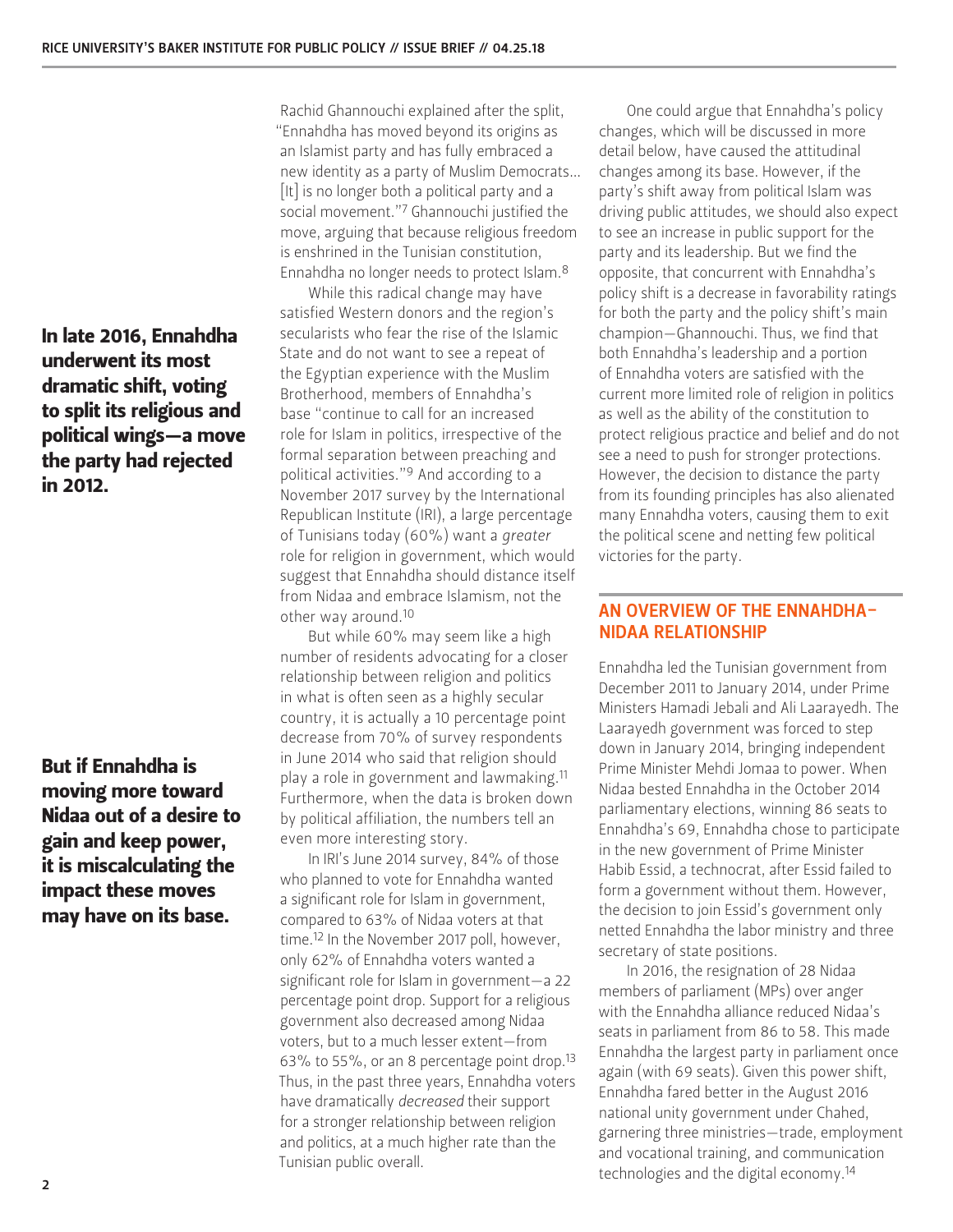However, Ennahdha's participation in the various Nidaa governments has been relatively limited, with a clear dominance by Nidaa. None of its cabinet positions are particularly influential, and it does not hold the ministries of education, religious affairs, social affairs, or cultural affairs, arenas traditionally sought by religious parties. Furthermore, Ennahdha has won few, if any, political victories. The municipal elections, which Ennahdha is likely to dominate, have been postponed numerous times. While Ennahdha's performance has suffered at the national level as of late, the party is still well-placed for a strong showing in most of Tunisia's interior and rural governorates due to its presence in every governorate and its strong grassroots apparatus.15

Ennahdha has also witnessed major challenges to its social justice platform; its transitional justice process has been undermined and anti-corruption efforts have been woefully underfunded and lack political support.<sup>16</sup> And one of Ennahdha's key principles—the protection of the Revolution has been threatened by the return of several members of the Ben Ali government during the latest cabinet reshuffle.17

#### PLAYING THE LONG GAME?

A common explanation offered for Ennahdha's recent moves is that the party is playing a long-term game, staying away from controversy and positioning itself as nonthreatening in order to stay in power and eventually seize it. As Netterstrom argues,

*What mattered [for Ennahdha] was political calculation geared toward gaining and keeping power. For the sake of the party's overarching goals, some elements of Islamist ideology had to be left behind… Ennahdha made these compromises out of political necessity, and only later developed an ideological rationale for them.*18

But if Ennahdha is moving more toward Nidaa out of a desire to gain and keep power, it is miscalculating the impact these moves may have on its base. Ennahdha's unfavorability ratings have risen from 56% in August 2017 to 59% in November 2017. Conversely, Nidaa's unfavorability rating has gone down, with

41% of those surveyed saying they have an "unfavorable" opinion of the party in November 2017, compared to 48% in August 2017.19

Furthermore, Ghannouchi has the highest unfavorability rating of any of the political figures listed in IRI's poll, at 63% (with an additional 5% rating him "somewhat unfavorable"). This is a slight increase from August 2017, when he received a 60% unfavorability rating. Comparatively, the political figures with the next two highest unfavorability ratings are Hafedh Caid Essebsi, the president's infamous son (57%), and UPL's Slim Riahi, who is currently the subject of a massive corruption investigation (56%).20 Conversely, President Beji Caid Essebsi has a 45% unfavorability rating, while Prime Minister Chahed's unfavorability is at just 18%.

#### THE WAY FORWARD: THREE POSSIBLE **SCENARIOS**

The growing discontent with Ennahdha that coincides with the alliance could lead to three possible outcomes. First, Ennahdha voters may continue to turn away from the party and instead move toward informal politics.21 This could lead to further erosion of trust between the public and the political system, which will likely manifest in a continuing cycle of protest and repression. As one Tunisian activist told me, "Ennahdha voters will not choose anyone but Ennahdha—they would rather not vote than vote for someone else."22 If this is the case, we should expect to see lower levels of voter turnout by Ennahdha supporters in the upcoming municipal elections this year and in the 2019 presidential and parliamentary elections. This would be very dangerous for the Tunisian political system, likely further consolidating power into the hands of a single party (Nidaa).

Second, some voters may seek an alternative party that provides a clearer articulation of pro-Islamist—albeit far more extreme—positions, such as Jebhat Islah and Hizb al-Tahrir, the latter of which has been repeatedly banned by Tunisian authorities.

Of course, Ennahdha is not a monolith. There is an increasing sense that Ennahdha is experiencing internal division, with some party leaders and members pushing back

While compromise has been essential to keeping Tunisia's transition on track, the political marriage between Nidaa and Ennahdha has diluted the parties to the point where the majority of Tunisians do not identify with any party at all.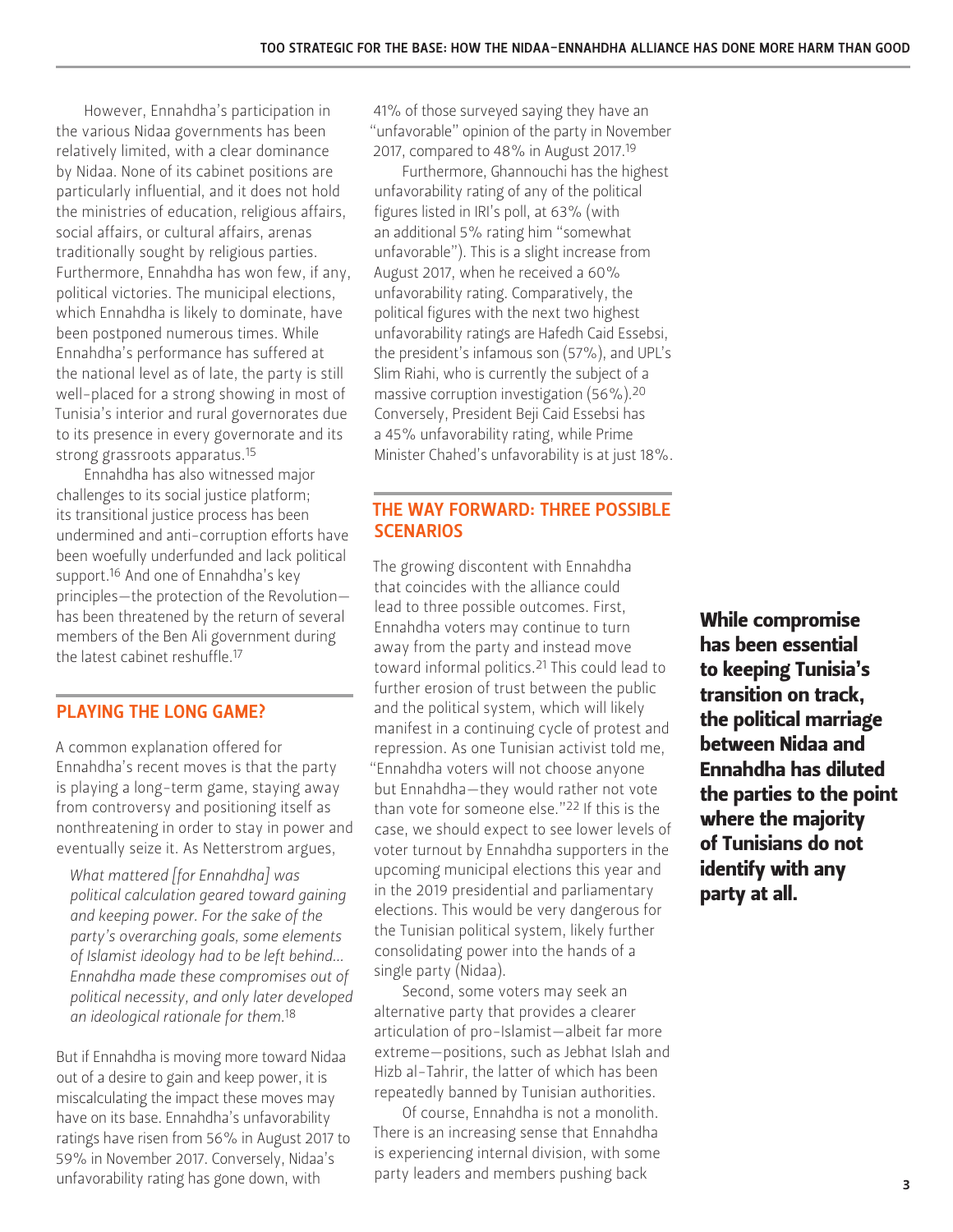With no clear alternative for those who seek a stronger role for religion in politics, Ennahdha may have inadvertently empowered the more radical Salafist groups it has tried to tamp down over the past three years.

against some of the party's compromises. Thus, a third possible scenario would be for Ennahdha to split into two parties—one more strategic and in line with Ghannouchi, and one more ideological. But this is not as likely as long as Ghannouchi continues to control Ennahdha's moves. Additionally, should Nidaa split into multiple parties, as is likely the case, some of the more centrist Nahdawis (Ennahdha members) could find a home in one of the new parties, leaving Ennahdha to the more hardline elements. But an Ennahdha split is not inevitable. The most likely factors to trigger a split would be a poor electoral showing in the municipal elections or a change in party leadership, leaving room for potential jockeying among senior members of the party.

While compromise has been essential to keeping Tunisia's transition on track, the political marriage between Nidaa and Ennahdha has diluted the parties to the point where the majority of Tunisians do not identify with any party at all. In IRI's most recent poll, when asked which party they will support in the upcoming municipal elections, 62% of survey participants responded with "don't know" or refused to answer.<sup>23</sup>

Finally, Ennahdha's loss of support is not due solely to its relationship with Nidaa, but rather also with its failure to achieve its objectives while in power. As Gerges argues,

*A vote for the Islamists implied a clean break with the failed past and a belief (to be tested) that they could deliver the goods—jobs, economic stability, transparency, and inclusiveness. Thus, the political fortunes of Islamists will ultimately depend on whether they live up to their promises and meet the rising expectations of the Arab publics.*24

However, if voters were indeed holding parties accountable for their economic performance, certainly Nidaa's support numbers would be decreasing, not increasing.

#### **CONCLUSION**

It is clear that Ennahdha's decision to align with Nidaa has been politically more harmful than helpful. The relationship has

not only turned away voters, but also led to confusion over what Ennahdha really stands for. According to one Tunisian activist, "the only difference between Nidaa and Ennahdha today is that one drinks wine and the other drinks orange juice."25 By failing to articulate a clear platform with explicit policy positions, Ennahdha has confused and alienated much of its base. And with no clear alternative for those who seek a stronger role for religion in politics, Ennahdha may have inadvertently empowered the more radical Salafist groups it has tried to tamp down over the past three years. As Georges Fahmi argues, Salafists were "incensed that Ennahdha sought reconciliation with the symbols of the former regime by agreeing to participate in a coalition government with the Nidaa Tounes party."26

As Tunisia prepares for the May 6, 2018, municipal elections as well as the 2019 national elections, all parties would be well served by articulating a clear policy platform, something that voters can understand and identify with. To succeed in the elections, and to continue to play a major role on the Tunisian political stage, Ennahdha needs to do more than show up at the polls. It needs to decide if it is a strategic party primarily focused on staying in power and willing to compromise on its ideals in the short term, or if it is primarily a party of social justice, committed to protecting the principles of the Revolution, within an Islamist framework at all costs. Either way, in order to survive, Ennahdha must make its positions clear and find a way to convince a Tunisian public that is increasingly turning away from Ennahdha that it is a party they should support.

#### ENDNOTES

1. The party originally formed in 1981 as the "Movement for Islamic Tendency," but changed its name to Ennahdha in 1989.

2. See Appendix for a timeline of the Nidaa-Ennahdha relationship.

3. Anne Wolf, *Political Islam in Tunisia* (London: Hurst and Company, 2017), 175.

4. Ibid., 170.

5. Francesco Cavatorta and Fabio Merone, "Post-Islamism, ideological evolution and 'la tunisianite' of the Tunisian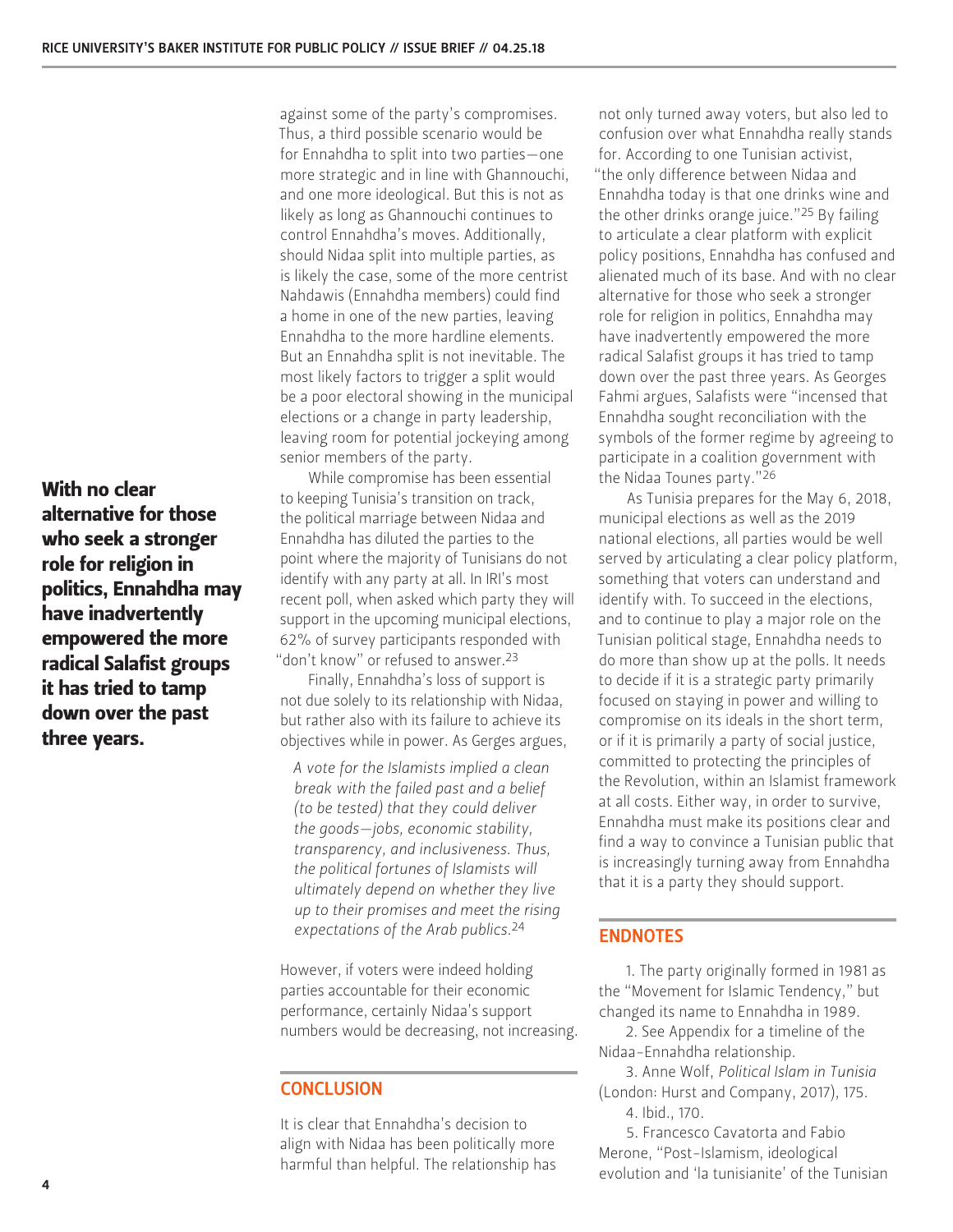Islamist party al-Nahda," *Journal of Political Ideologies* 20, no. 1 (2015): 27-42.

6. Wolf, *Political Islam in Tunisia*, and Rory McCarthy, "Ennahdha's Next Move," *Sada*, November 4, 2014: [http://](http://carnegieendowment.org/sada/?fa=57120) [carnegieendowment.org/sada/?fa=57120.](http://carnegieendowment.org/sada/?fa=57120)

7. Rached Ghannouchi, "From Political Islam to Muslim Democracy: The Ennahdha Party and the Future of Tunisia," *Foreign Affairs* (2016): 58-69.

8. Ibid.

9. Wolf, *Political Islam in Tunisia*.

10. Center for Insights in Survey Research, *Public Opinion Survey of Tunisians: November 23–December 3, 2017*. (Washington, D.C.: International Republican Institute, 2017).

11. In June 2014, 50% of all respondents believed that "the principles of Islam should be one consideration but not the only consideration when making policy or law," and an additional 20% believed that "Islamic texts should form the foundations of all policy and lawmaking." In November 2017, 37% of those polled believed that "the principles of Islam should be one consideration but not the only consideration when making policy or law," and an additional 23% believed that "Islamic texts should form the foundations of all policy and lawmaking." See Center for Insights in Survey Research, *Public Opinion Survey of Tunisians: November 23–December 3, 2017*.

12. Among Ennahdha supporters, 28% of respondents believed that "Islamic texts should form the foundations of all policy and lawmaking" and an additional 56% believed that "the principles of Islam should be one consideration but not the only consideration when making policy or law." See Center for Insights in Survey Research, *Public Opinion Survey of Tunisians: November 23–December 3, 2017*.

13. Ibid.

14. Following a cabinet reshuffle in September 2017, Ennahdha lost the ministry of vocational training to the liberal Afek Tounes party, but picked up the ministry of industry and small and medium-sized enterprises.

15. IRI's polling on the municipal elections projects Ennahdha winning only 5% of the vote (second to Nidaa's 12% and tied with Jebha Chaabia). However, 62% of

survey respondents said they didn't know what party they will vote for or refused to answer. See Center for Insights in Survey Research, *Public Opinion Survey of Tunisians: November 23–December 3, 2017*.

16. Sarah Yerkes and Marwan Muasher, *Tunisia's Corruption Contagion: A Transition at Risk* (Washington, D.C.: Carnegie Endowment for International Peace).

17. Sarah Yerkes, "Democracy Derailed?" *Foreign Affairs*, October 2, 2017.

18. Kasper Ly Netterstrom, "The Islamists' Compromise in Tunisia," *Journal of Democracy* 28, no. 4 (October 2015): 110-124.

19. Center for Insights in Survey Research, *Public Opinion Survey of Tunisians: November 23–December 3, 2017*.

20. Huffington Post Maghreb, "Slim Riahi condamné à 5 ans de prison pour l'affaire des chèques sans provision," *Huffington Post Maghreb*, October 9, 2017.

21. For more on the impact of a shift away from formal to informal politics in Tunisia, see Sarah Yerkes, *Where Have all the Revolutionaries Gone?* (Washington, D.C.: Brookings Institution).

22. Author's conversation with Tunisian civil society activist, January 2018.

23. Center for Insights in Survey Research, *Public Opinion Survey of Tunisians: November 23–December 3, 2017*.

24. Fawaz A. Gerges, "The Islamist Moment: From Islamic State to Civil Islam?" *Political Science Quarterly* 128, no. 3 (2013): 389-426.

25. Author's conversation with Tunisian civil society activist, January 2018.

26. Georges Fahmi, "The Future of Political Salafism in Egypt and Tunisia," Carnegie Middle East Center, November 16, 2015, [http://carnegie-mec.org/2015/11/16/](http://carnegie-mec.org/2015/11/16/future-of-political-salafism-in-egypt-and-tunisia-pub-61871) [future-of-political-salafism-in-egypt-and](http://carnegie-mec.org/2015/11/16/future-of-political-salafism-in-egypt-and-tunisia-pub-61871)[tunisia-pub-61871](http://carnegie-mec.org/2015/11/16/future-of-political-salafism-in-egypt-and-tunisia-pub-61871).

### AUTHOR

Sarah Yerkes, Ph.D., is a fellow in the Middle East Program at the Carnegie Endowment for International Peace. Her research focuses on Tunisia's political, economic, and security developments as well as state-society relations in the Middle East and North Africa.